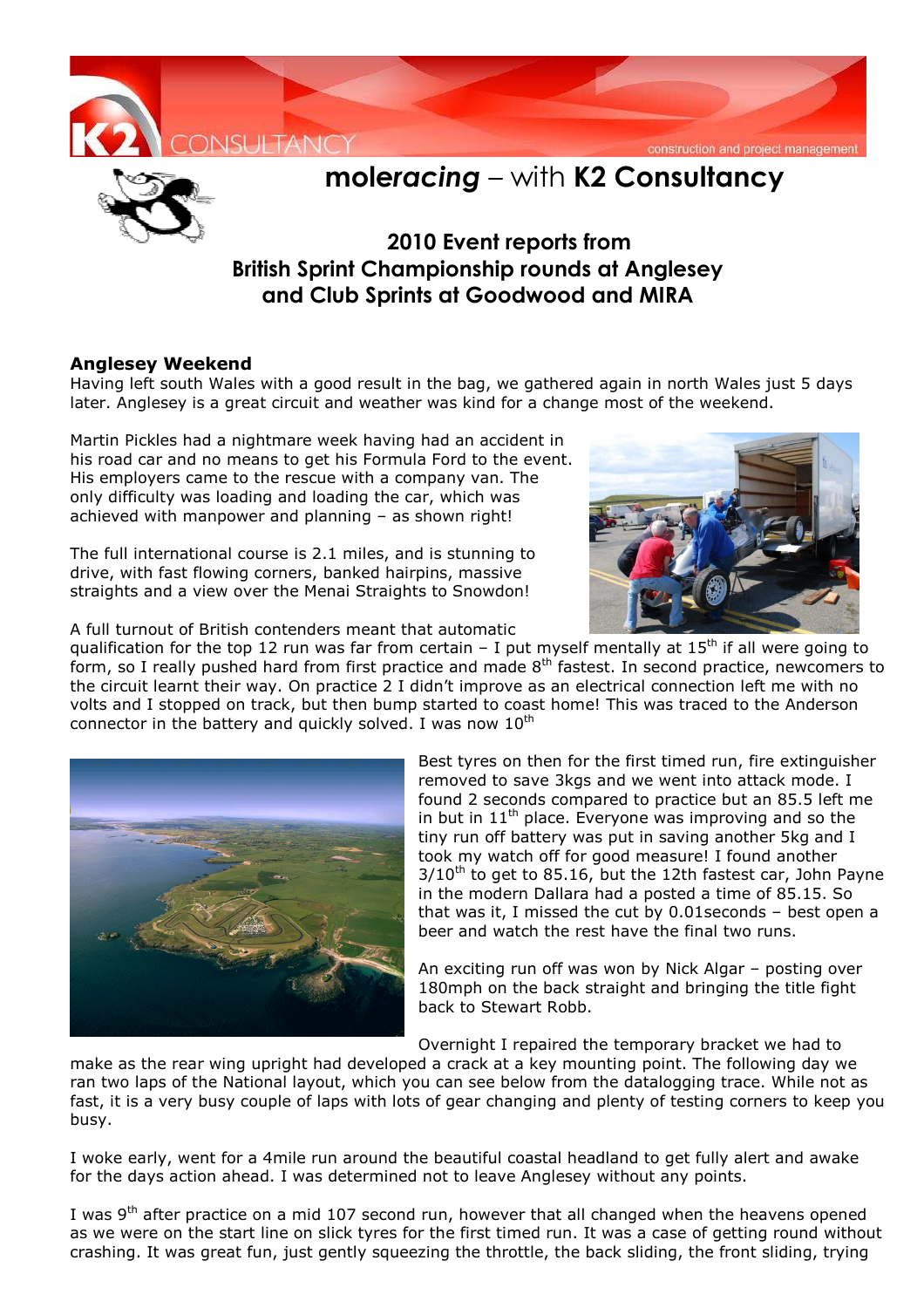to get a fast time but not come off which would have been so easy. A 148sec left me 9<sup>th</sup>, helped by the fact that Gary Thomas decided to go to Curborough to defend his Graham Hill trophy rather than stay at Anglesey.

Conditions were drying and according the online radar weather tracking system I have in the trailer we could see that there were no more showers coming across from Ireland and the rest of the afternoon was going to be dry.



*Photo by Neil Lambert of Lambosport.co.uk* 

The next run was spooky! The hot track and the rain meant that there was a mist coming off the ground that was quite think but only about a foot high! Very eerie as you drove at 125mph in a low level fog!

I qualified 7<sup>th</sup> and was further helped up the rankings when Stewart Robb decided to pack up and not take his run off, rather than risk a potentially very expensive gearbox issue.

More improvements on the drying track left me in  $6<sup>th</sup>$  with a 105.79, but the were 4 drivers within a second behind me. I had my banker in the bag, so went out with a 'do or die' banzai  $2^{nd}$  run.

On the line, positioned, data logging, camera running, revs to 6000, drop clutch and feed throttle, full traction at 60 mph about 3 seconds after leaving the line, snatch 2<sup>nd</sup> then 3<sup>rd</sup> and hurtle into School

bend and head upwards into rocket. The speed and G force 2.2 are throwing you off the track at the same time as you are trying to keep your throttle down and make the double apex. It all went wrong however at Rocket. In braking from 110 to 45, blipping the throttle, selecting  $2^{nd}$  from  $4^{th}$  and turning in, I spun on the spot and threw the lap away. Oh well, it was a 'do or die' at least. I waited out the rest of the runs and all was not lost as I still ended up  $6<sup>th</sup>$  due to 3 different cars snapping driveshafts or blowing up clutches! High definition short video seen by clicking **here.**

The next 4 rounds of the British Championship I elected to give a miss this year. I have been to Northern Ireland for 5 years now and decided to go the Goodwood Festival of Speed which always clashes with Ireland. Giulia had a great time with all the cars, action and stars and I got a few famous autographs. We both thoroughly recommend the weekend.